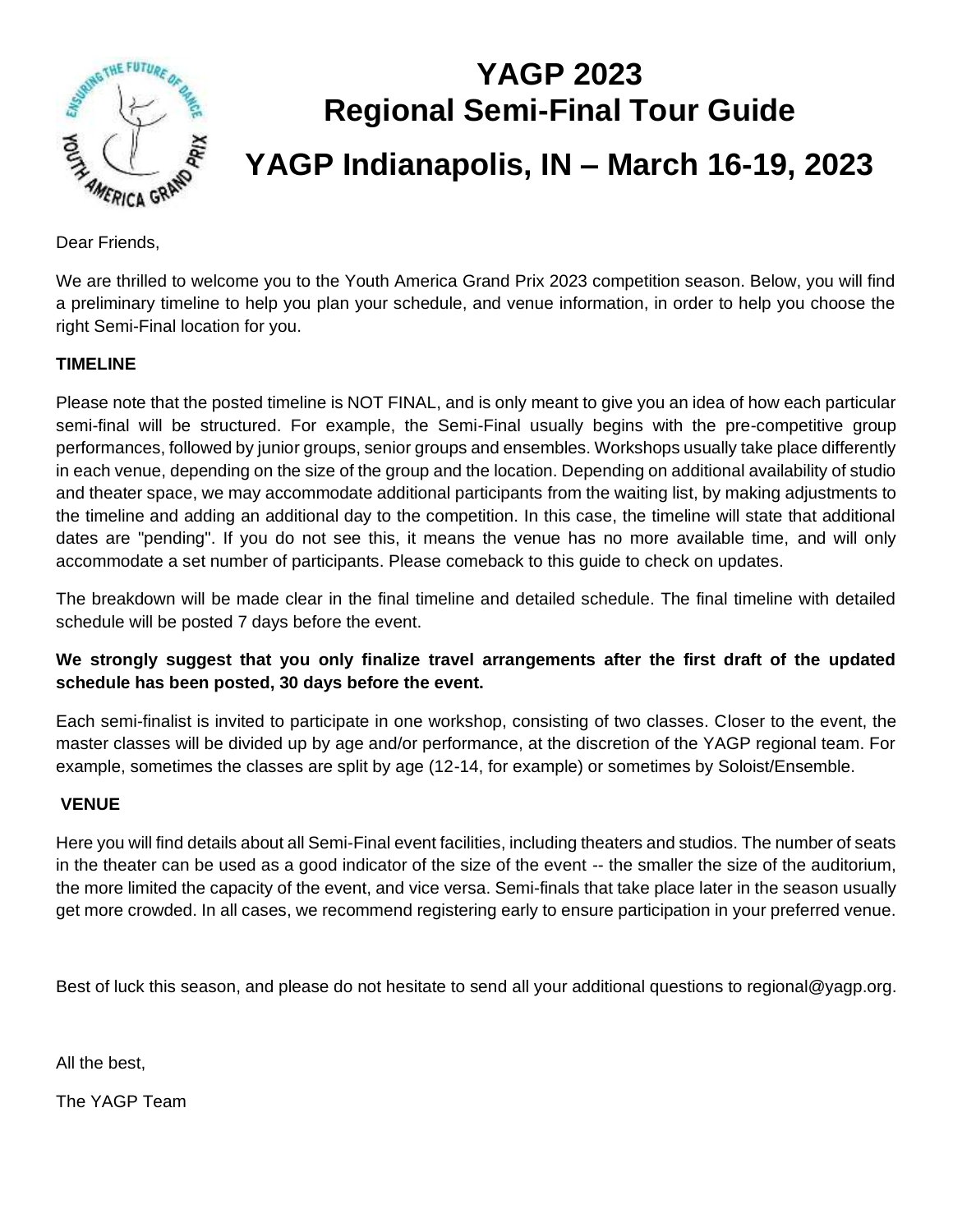## **YAGP 2023 Indianapolis, IN Important Information**

## **About the Venue:**

Located in Carmel, a charming suburb of Indianapolis within a 30-minute drive from downtown, The Center for the Performing Arts houses one of the most architecturally inspiring theaters in North America. The recently built, state-of-the-art theater is as beautiful inside as it is outside. The venue is surrounded by shops and restaurants. Theater has dance studios.

**Theater and Studios:** Tarkington Theater **Address:** 3 Carter Green, Carmel, IN 46032 **Parking:** Onsite free of charge **Website**: <https://www.thecenterfortheperformingarts.org/> **Tarkington Stage Size:** 48' x 32' **Tarkington Auditorium Size:** 520 seats



## **Distances:**

**Distance between theater and Tarkington studios:** 0 miles **Distance from airport to theater:** 31 miles, approximately 33 minute drive

*Restaurants near studios, theatres, and hotels can be found by using yelp.com or google.com/maps and entering the address of the venue.*